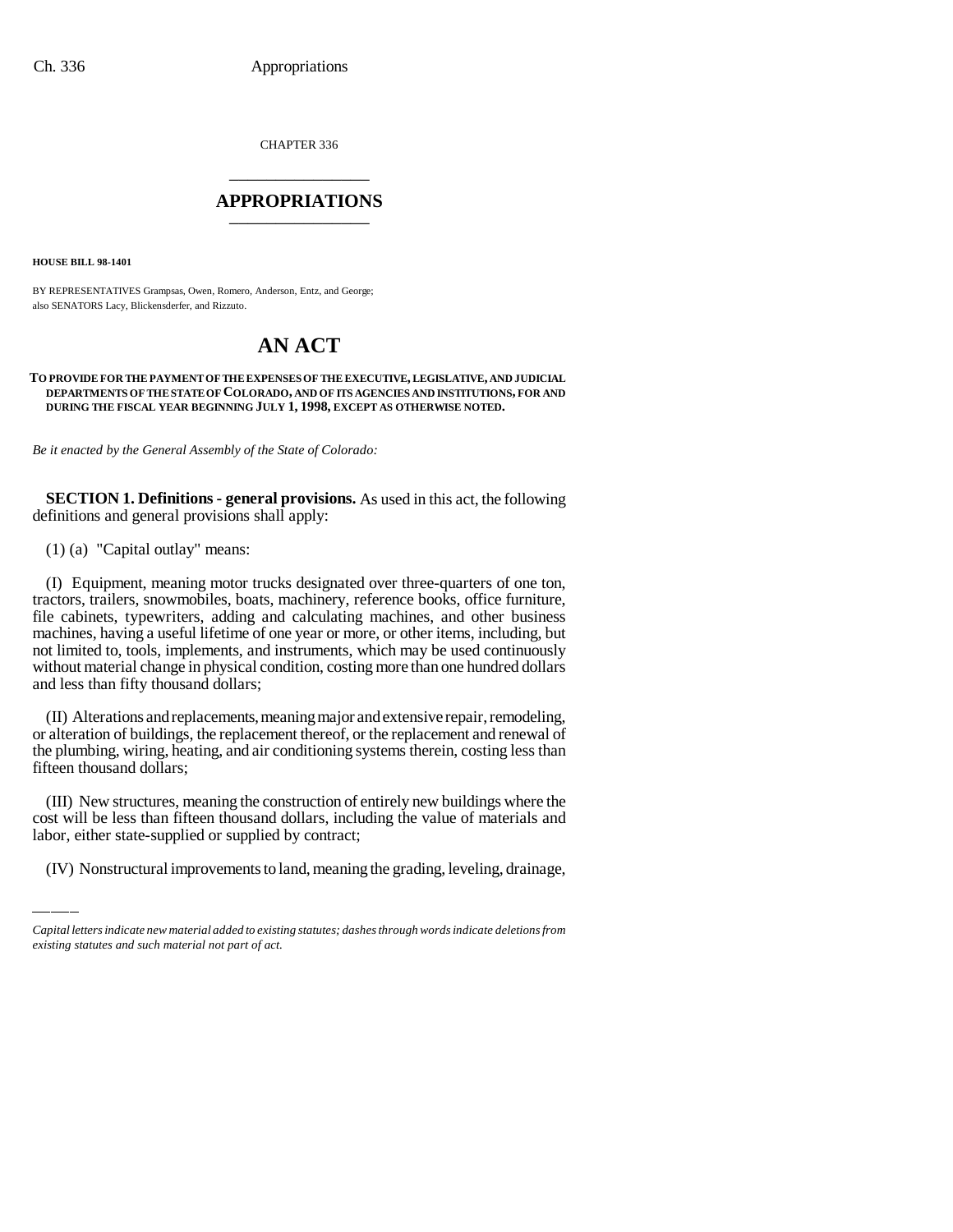and landscaping thereof and the construction of roadways, fences, ditches, and sanitary and storm sewers, where the cost will be less than five thousand dollars.

(b) "Capital outlay" does not include those things defined as capital construction by section 24-75-301, Colorado Revised Statutes.

(2) "Centralized appropriation" means the appropriation of funds to a department's executive director's office or central administrative program intended for subsequent allocation and expenditure at and among a department's divisions, programs, agencies, or long bill groups in order to reflect the amount of such resources actually used in each program or division. Such centralized appropriations may include salary survey, anniversary increases, shift differential, group health and life insurance, capital outlay, ADP capital outlay, legal services, purchase of services from computer center, vehicle lease payments, leased space, lease purchase, payment to risk management and property funds, short-term disability insurance, utilities, administrative law judge services, and centralized ADP. As provided in subsection (10) of this section, capital outlay is included within the appropriation for "operating expenses". Capital outlay may be reallocated to divisions or programs within the department solely for capital outlay expenditure.

(3) "FTE", except for certain positions in higher education, means the budgetary equivalent of one position continuously filled full time for the entire fiscal year, and the total FTE positions may comprise any combination of part-time positions or full-time positions provided the maximum FTE position limitation is not exceeded. "FTE", when applied to higher education professional personnel and assistants in resident instruction and professional personnel in organized research and activities relating to instruction, means the equivalent of one position continuously filled for a nine-month or ten-month academic year. The maximum limitation on the number of FTE which shall be allowed for the fiscal year to which this act pertains is indicated by a number in parentheses following the appropriate line items or subtotals or under the figures in the "appropriation from" columns where the maximums for FTE are limited for each fund source. The FTE limitation so indicated is the maximum number of FTE positions which may be established at any time without additional legislative approval. Actions taken by the state personnel board, the state department of personnel, and agency management and budgetary constraints may result in the utilization of an FTE level less than the specified maximum. When a full-time position is created for less than one year, the department, agency, or institution shall indicate the termination date of the position, and the total time period between the date designated for filling the position and termination shall be counted and applied against the total FTE position limitation.

(Governor lined through this provision. See the editor's note and the Governor's letter following this act.)

(4) "Health, life, and dental" means the state contribution to employee health, life, and dental insurance pursuant to section 24-50-609, Colorado Revised Statutes. No funds appropriated for health, life, and dental shall be expended for any other purpose.

(5) "Indirect cost recoveries" means reimbursements made to an agency of the state from federal funds, other nonstate funds, cash funds, or cash funds exempt for the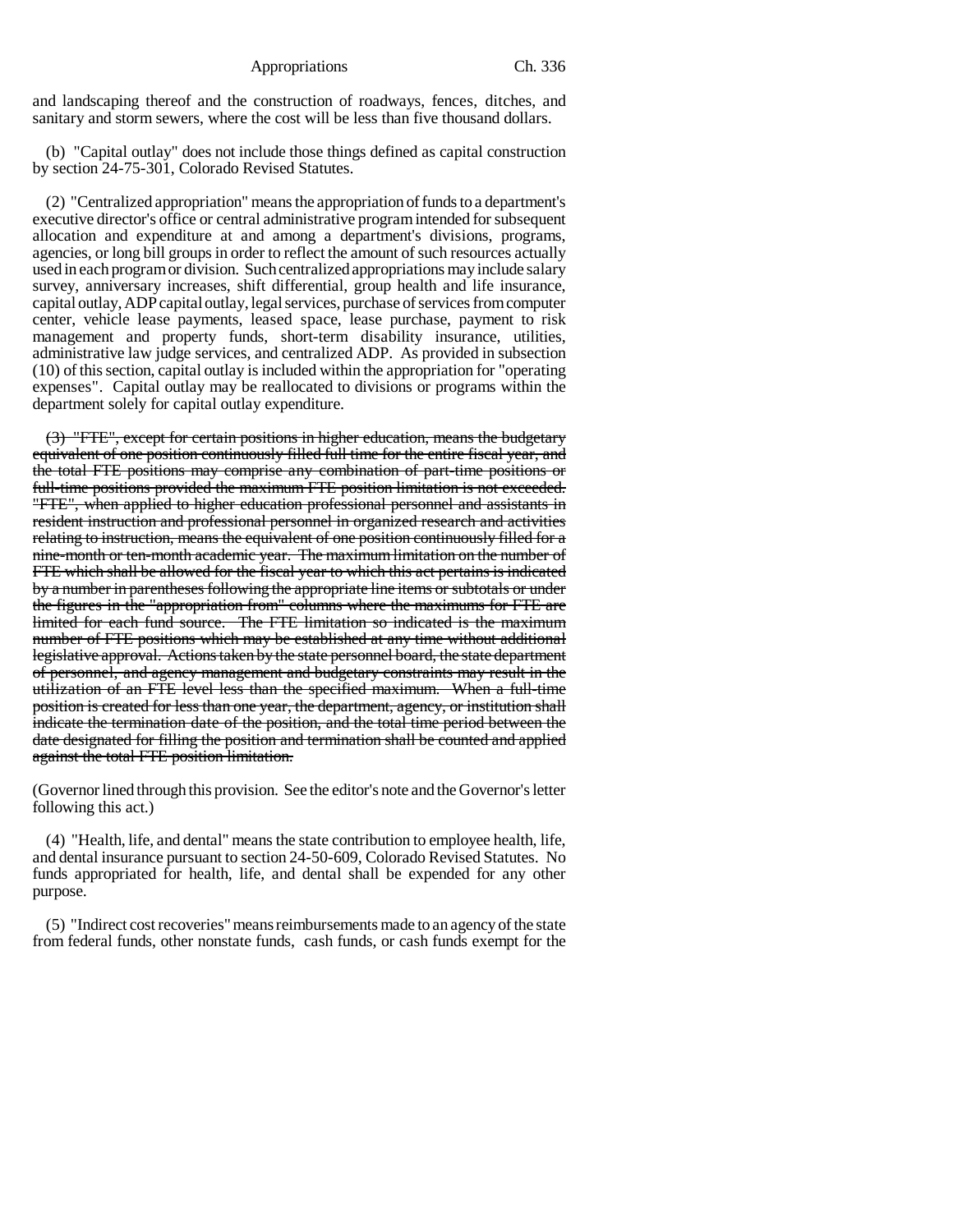#### Ch. 336 Appropriations

indirect expenses which have been incurred by the state in operating such programs. These recoveries are made by the departments using the approved indirect cost rate, as required by the state fiscal rules.

(6) "Lease purchase" means the use and acquisition of equipment under an agreement to purchase, pursuant to which payments are made for a period of longer than one year and are subject to annual appropriation. "Lease purchase" may also include payments made under the agreement for the maintenance of the equipment. No funds shall be expended for lease purchases except those specifically appropriated for such purpose. The provisions of this subsection (6) shall not apply to the board of regents of the university of Colorado; the state board of agriculture; the board of trustees of the Colorado school of mines; the board of trustees of the university of northern Colorado; the trustees of the state colleges in Colorado; the state board for community colleges and occupational education (except for administration and the division of occupational education); the board for the Auraria higher education center; the state historical society; the Colorado council on the arts; the Colorado advanced technology institute; the division of wildlife; the water conservation board; the county departments of social services; the Colorado financial reporting system project; and the low-income energy assistance block grant.

(7) "Leased space" means the use and acquisition of office facilities and office and parking space pursuant to a rental agreement. No funds shall be expended for leased space except pursuant to a specific appropriation for such purpose. The provisions of this subsection (7) shall not apply to the board of regents of the university of Colorado; the state board of agriculture; the board of trustees of the Colorado school of mines; the board of trustees of the university of northern Colorado; the trustees of the state colleges in Colorado; the state board for community colleges and occupational education (except for administration and the division of occupational education); the board for the Auraria higher education center; the state historical society; the Colorado council on the arts; the Colorado advanced technology institute; the division of wildlife; the water conservation board; the county departments of social services; the Colorado financial reporting system project; and the low-income energy assistance block grant.

(8) "Legal services" means the purchase of legal services from the department of law; however, up to ten percent of the amount appropriated for legal services may instead be expended for operating expenses, contractual services, and tuition for employee training. No funds shall be expended for legal services except those specifically appropriated for such purpose. The provision of this subsection  $(8)$  shall not apply to the departments of education, higher education, transportation, and the risk management fund in the department of personnel.

(Governor lined through this provision. See the editor's note and the Governor's letter following this act.)

(9) "Motor vehicle" means a motor truck designated three-quarters of one ton or less, automobile, or other self-propelled vehicle costing less than fifty thousand dollars.

(10) "Operating expenses" means: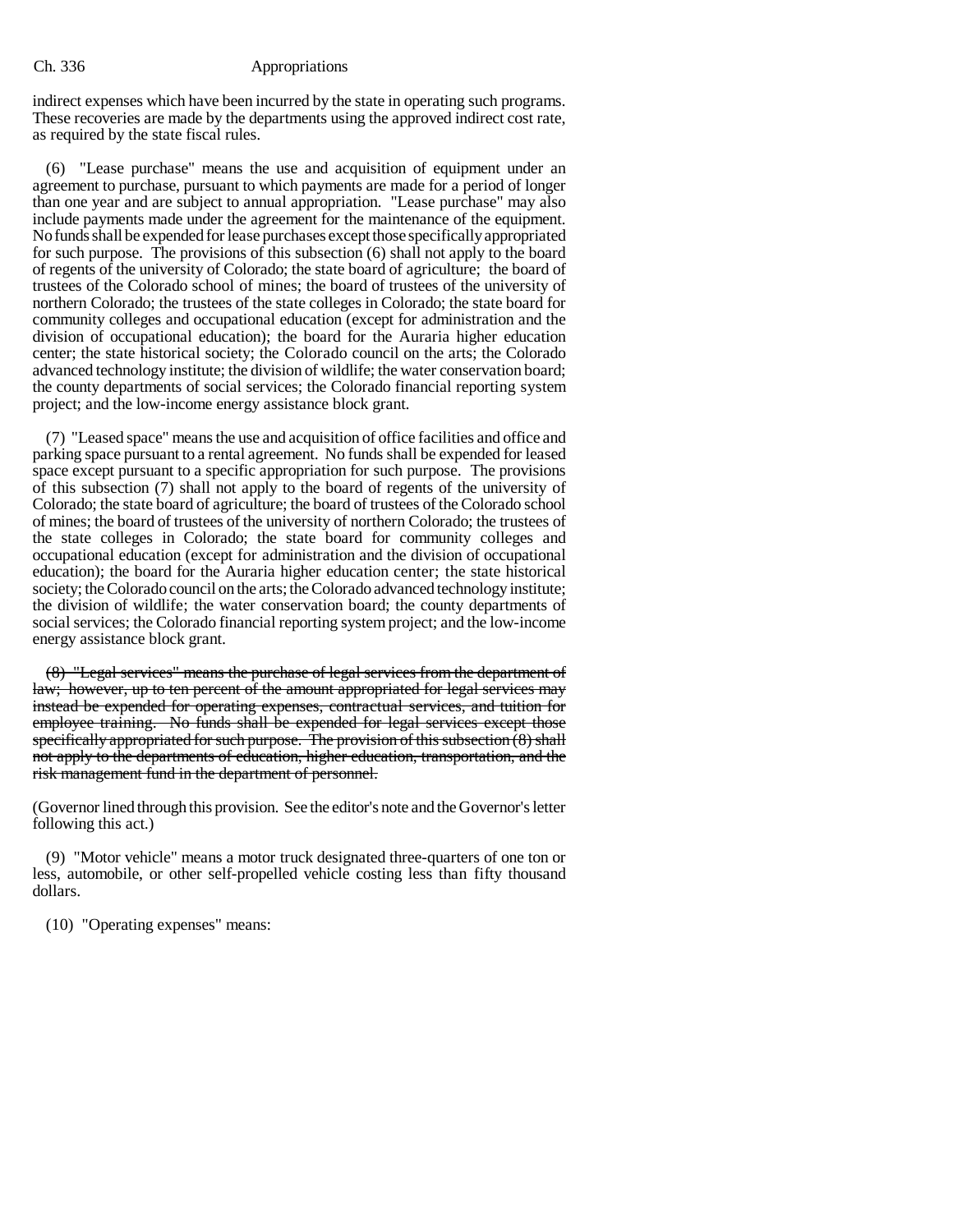(a) Supplies and materials, meaning products which by their nature are consumable and which have a useful lifetime of less than one year or which, after usage, undergo an impairment of, or a material change in, physical condition or which cost less than one hundred dollars;

(b) Current charges, meaning charges for rental of property and equipment, insurance premiums, dues, subscriptions, and other fixed charges; except that no funds appropriated for operating expenses may be expended for vehicle lease payments, leased space, or lease purchase;

(c) Capital outlay, as defined in subsection (1) of this section.

(d) The cost of travel by common carrier or by state-owned or privately owned conveyance and the costs of meals and lodging incident to such travel.

(11) "Personal services" means:

(a) All salaries and wages, whether to full-time, part-time, or temporary employees of the state, and also includes the state's contribution to the public employees' retirement fund. Payments for overtime shall be in compliance with rules and procedures adopted by the state personnel director pursuant to section 24-50-143, Colorado Revised Statutes.

(b) Contractual services, meaning services rendered or performed by firms or individuals other than for employment compensation as an employee of the state. Payments for contractual services shall be in compliance with section 24-30-202 (2) and (3), Colorado Revised Statutes.

(c) Tuition for employee training or attendance at seminars, conferences, or workshops which are approved by personnel system regulations.

(d) Payments for unemployment insurance as required by the department of labor and employment.

(12) "Purchase of services from computer center" means the purchase of automated data processing services from the general government computer center; however, up to twenty percent of the amount appropriated for purchase of services from the computer center may instead be expended for operating expenses.

(13) "Short-term disability" means the state contribution for employee short-term disability pursuant to section 24-50-603, Colorado Revised Statutes. No funds appropriated for short-term disability shall be expended for any other purpose.

(14) "Utilities" means water, sewer service, electricity, payments to energy service companies, purchase of energy conservation equipment, and all heating fuels.

(15) "Vehicle lease payments" means the annual payments to the department of personnel for the cost of administration, repayment of a loan from the state treasury, and lease-purchase payments for new and replacement vehicles. No funds shall be expended for vehicle lease payments except those specifically appropriated for such purposes. The provisions of this subsection (15) shall not apply to the departments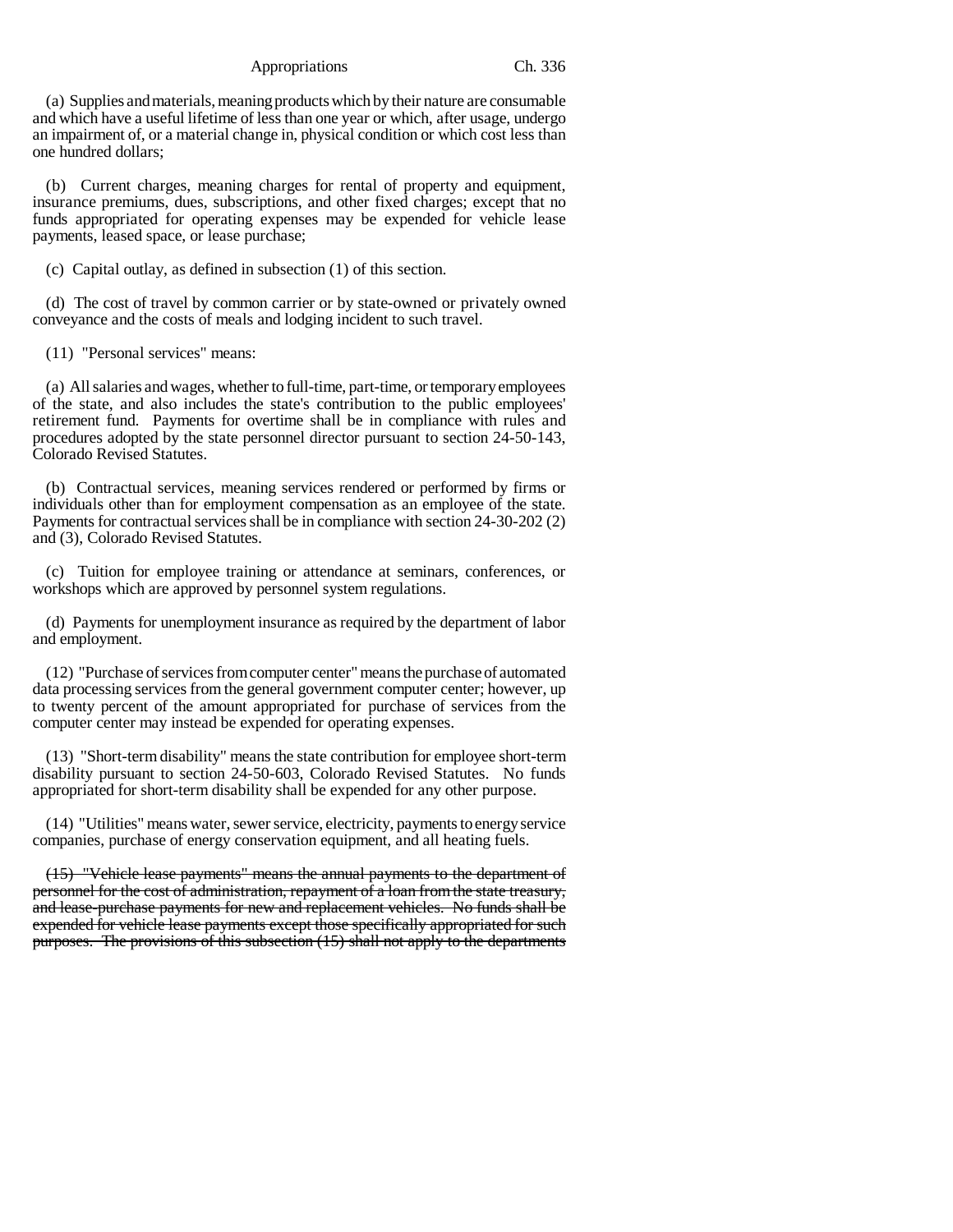### Ch. 336 Appropriations

of education, higher education, and transportation.

(Governor lined through this provision. See the editor's note and the Governor's letter following this act.)

(16) Where no purpose is specified or where a special program is specified, the appropriation shall be for contractual services, tuition, and operating expenses and, only if the appropriation includes a specified FTE limitation, for personal services other than contractual services.

(Governor lined through this provision. See the editor's note and the Governor's letter following this act.)

(17) Expenditures of funds appropriated for the purchase of goods and services shall be in accord with section 17-24-111, Colorado Revised Statutes, which requires institutions, agencies, and departments to purchase such goods and services as are produced by the division of correctional industries from said division.

(18) When it is not feasible, due to the format of this act, to set forth fully in the line item description the purpose of an item of appropriation or a condition or limitation on the item of appropriation, the footnotes at the end of each section of this act refer to provisions which set forth such purposes, conditions, or limitations, and such provisions are therefore intended to be binding portions of the items of appropriation to which they relate. In other cases, where clearly expressed, footnotes refer to statements which are not intended by the general assembly to be binding portions of appropriations but which are related to the indicated item or items of appropriation. Such nonbinding statements include explanations of the assumptions used in making appropriations, the general assembly's intent with respect to future appropriations, and requests on the part of the general assembly for particular administrative action in connection with items of appropriation.

(Governor lined through this provision. See the editor's note and the Governor's letter following this act.)

(19) For purposes of complying with the provisions of subsection (5) of section 20 of article X in the state constitution, the balance of funds in the controlled maintenance trust fund, created in section 24-75-302.5 (2), Colorado Revised Statutes, is hereby designated to constitute the state emergency reserve for the 1998-99 fiscal year.

**SECTION 2. Appropriation.** (1) The sums in this section hereinafter specified, or so much thereof as may be necessary for the purpose, are hereby appropriated out of any moneys in the general fund, the indicated cash funds, and federal funds, for the payment of the ordinary operating costs of the executive, legislative, and judicial departments of the state, and of its agencies and institutions, for and during the fiscal year beginning July 1, 1998, and:

(a) The figures in the column headed "item & subtotal" are the amounts made available by appropriation for expenditure within each line item, except for the figure beneath the line, which is the subtotal of the figures preceding. The figures in the "total" column are the amounts made available by appropriation for expenditure by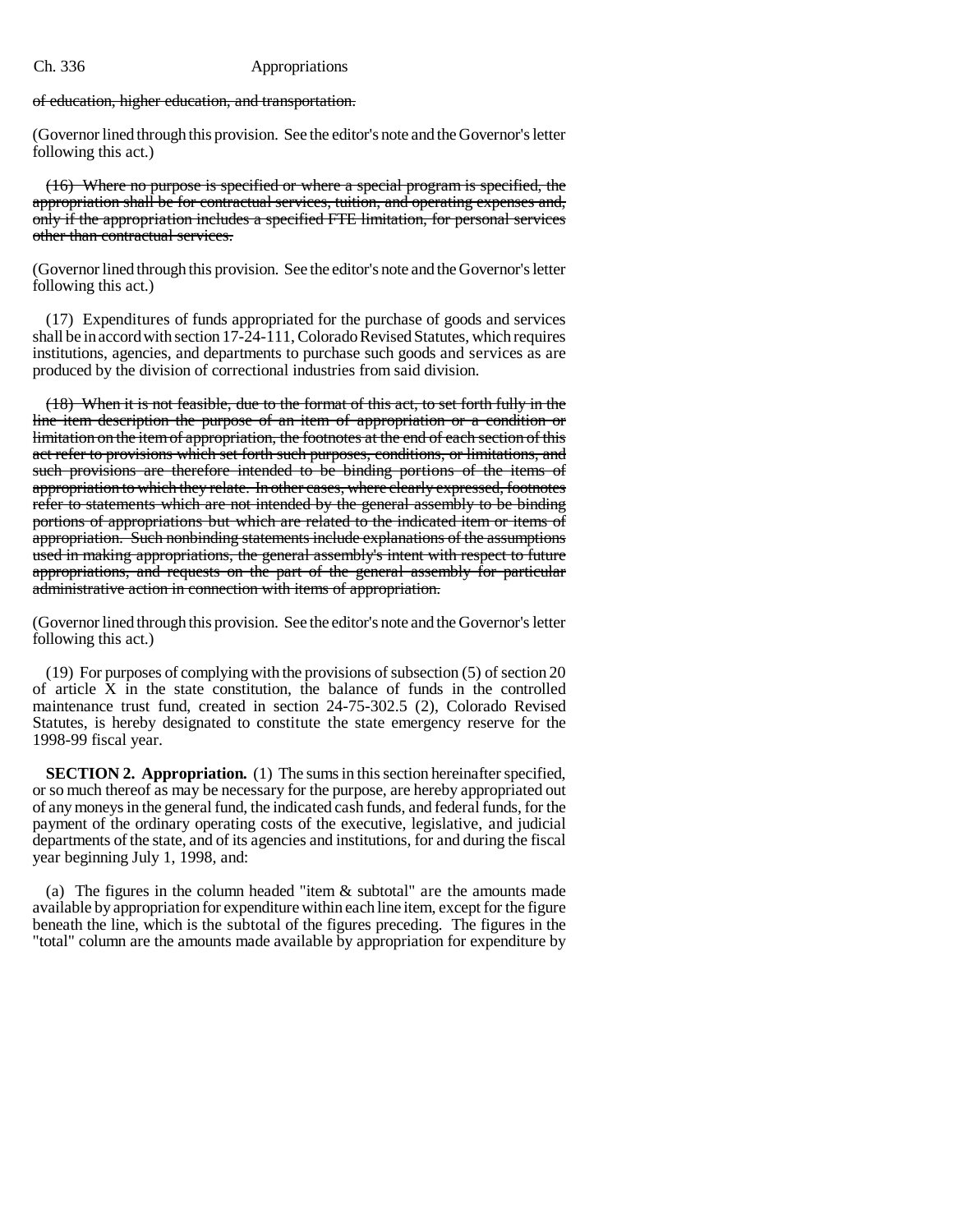the department, division, institution, or program to which the totals relate.

(b) The figures in the "general fund", "general fund exempt", "cash funds", "cash funds exempt", and "federal funds" columns indicate the source of funds for the amounts authorized in the expenditure columns. The figures in the "general fund exempt" and "cash funds exempt" columns are amounts not included in the term "fiscal year spending" as such term is defined in section 20 (2) (e) of article X of the state constitution.

(c) The figures in the "general fund" and "general fund exempt" columns indicate the maximum amount that may be expended from the general fund for the purposes shown.

(d) Where the letter "(M)" appears directly to the right of the general fund or general fund exempt figure, that general fund or general fund exempt appropriation, when combined with the related general fund or general fund exempt transfers from the centralized appropriations to the office of the executive director, is used to support a federally supported program and is the maximum amount of general fund or general fund exempt moneys that may be expended in that program, except where otherwise provided. In the event that additional federal funds are available for the program, the combined general fund or general fund exempt amount noted as "(M)" shall be reduced by the amount of federal funds earned or received in excess of the figure shown in the "federal funds" column for that program. In the event that the federal funds earned or received are less than the amount shown in the "federal funds" column, the combined general fund or general fund exempt amount noted as "(M)" shall be reduced proportionately. Where general fund or general fund exempt support is required as a condition for the acceptance of federal funds and the state matching requirements are reduced, the combined general fund or general fund exempt amount noted as "(M)" shall be reduced proportionately. These provisions shall apply only to the general fund or general fund exempt amount which remains unexpended at the time of the change in federal requirements or funding. It is intended that the general fund or general fund exempt amount and the federal funds amount shall be expended in equally proportioned amounts throughout the year.

(e) (I) The figures in the "cash funds" or "cash funds exempt" columns, including the figures in any related lettered notes, indicate all non-general fund and non-general fund exempt sources and all nondirect federal fund sources and may be cash funds established by statute, nonstatutory cash accounts, tuitions, overhead reimbursements, certain fees, governmental and nongovernmental "third-party" payments, payments for services, and interagency transfers. Such figures indicate the maximum amount that may be expended from cash funds or the specified cash fund sources for the purposes shown. The amount of each cash funds or cash funds exempt appropriation is expressly declared to be nonseverable from the agency, source, and purpose of such appropriation, and such amount shall not be used for any other agency, source, or purpose.

(II) The provisions of this paragraph (e) shall not apply where this act specifically provides otherwise or where a cash funds or cash funds exempt amount is marked with an "(L)". The "(L)" designation refers to the funds of local governments or to the funds of service organizations from which the state purchases services, the amounts of which are not appropriated in this act and the inclusion of which is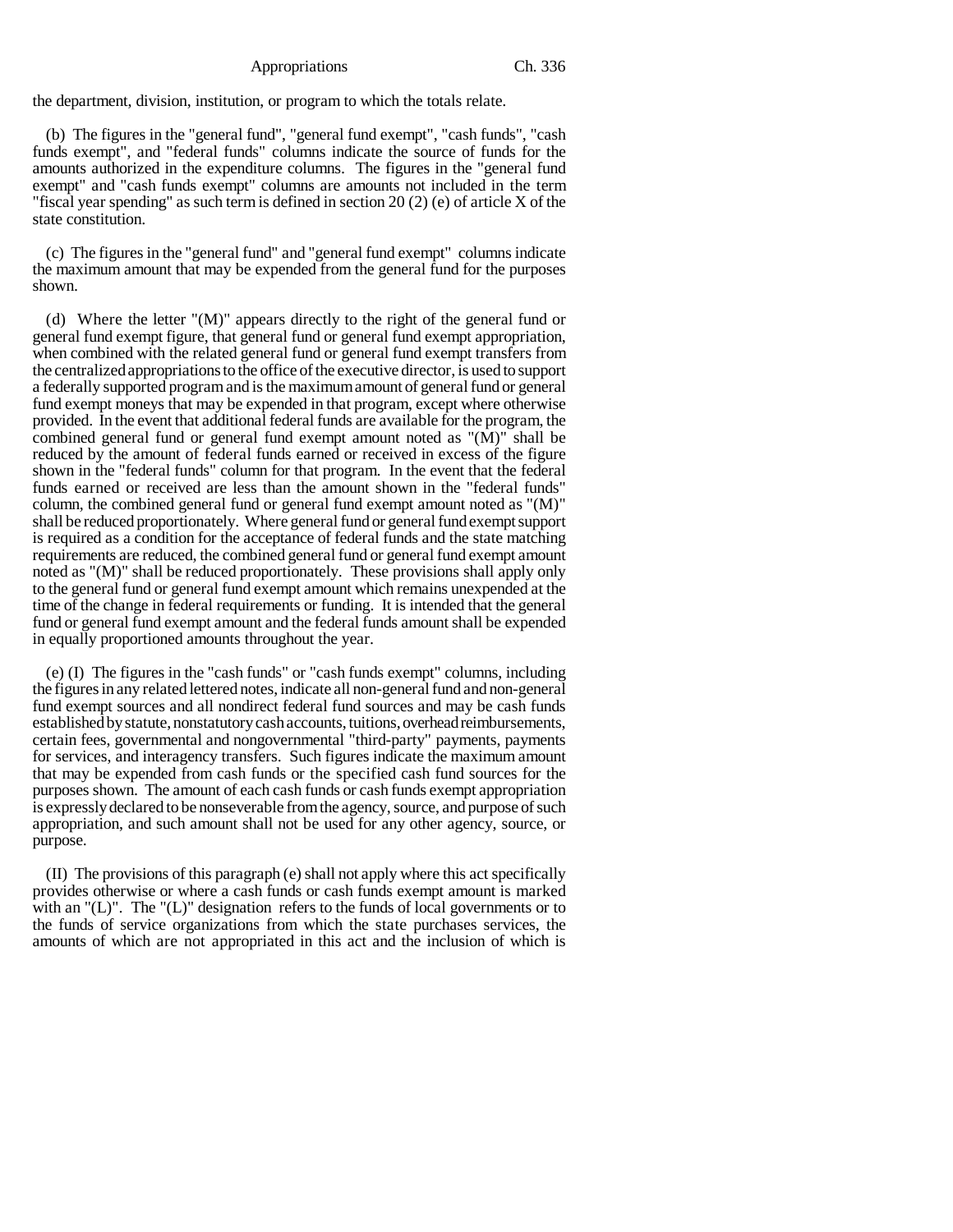informational only.

(III) Whenever a state agency receives cash funds or exempt cash funds from a centralized appropriation made to the office of the executive director of such agency's department and this act does not set forth such funds as a duplicate appropriation to said receiving agency, the provisions of this paragraph (e) shall not apply to the receipt of such funds.

(IV) Whenever the controller creates an account solely for the purpose of establishing the obligation of a state agency to generate cash funds or exempt cash funds for distribution to another state agency to which such funds are appropriated by this act, the provisions of this paragraph (e) shall not apply to the account created or to such distribution.

(f) Where the letter "(H)" appears directly to the right of a cash funds or cash funds exempt figure, that appropriation, when combined with the related cash funds or cash funds exempt transfers from the centralized appropriations to the office of the executive director, is used to support a federally supported program and is the maximum amount of cash funds or cash funds exempt moneys that may be expended in that program, except where otherwise provided. In the event that additional federal funds are available for the program, the combined cash funds or cash funds exempt amount noted as "(H)" shall be reduced by the amount of federal funds earned or received in excess of the figure shown in the "federal funds" column for that program. In the event that the federal funds earned or received are less than the amount shown in the "federal funds" column, the combined cash funds or cash funds exempt amount noted as "(H)" shall be reduced proportionately. Where cash funds or cash funds exempt support is required as a condition for the acceptance of federal funds and the state matching requirements are reduced, the combined cash funds or cash funds exempt amount noted as "(H)" shall be reduced proportionately. These provisions shall apply only to the cash funds or cash funds exempt amount which remains unexpended at the time of the change in federal requirements or funding. It is intended that the cash funds or cash funds exempt amount and the federal funds amount shall be expended in equally proportioned amounts throughout the year.

(g) Where a "(T)" appears directly to the right of a cash funds exempt figure, that figure is a transfer of funds anticipated to be made from one state agency to another and may be a combination of various funding sources. A "(T)" is a duplicated appropriation, appearing both in the distributing agency's appropriation where the funding details are indicated and in the receiving agency's appropriation where the amount transferred is categorized as a cash funds exempt receipt.

(h) (I) The figures in the "federal funds" column earned or received under the following federal programs which are subject to a state match or which are subject to transfer to other block grants shall be limits on the amount of expenditures of such funds, and such funds shall be expended in accordance with applicable state and federal statutes, including all provisions of this act:

Social Services (Title XX) Block Grant Preventive Health Block Grant Maternal and Child Health Block Grant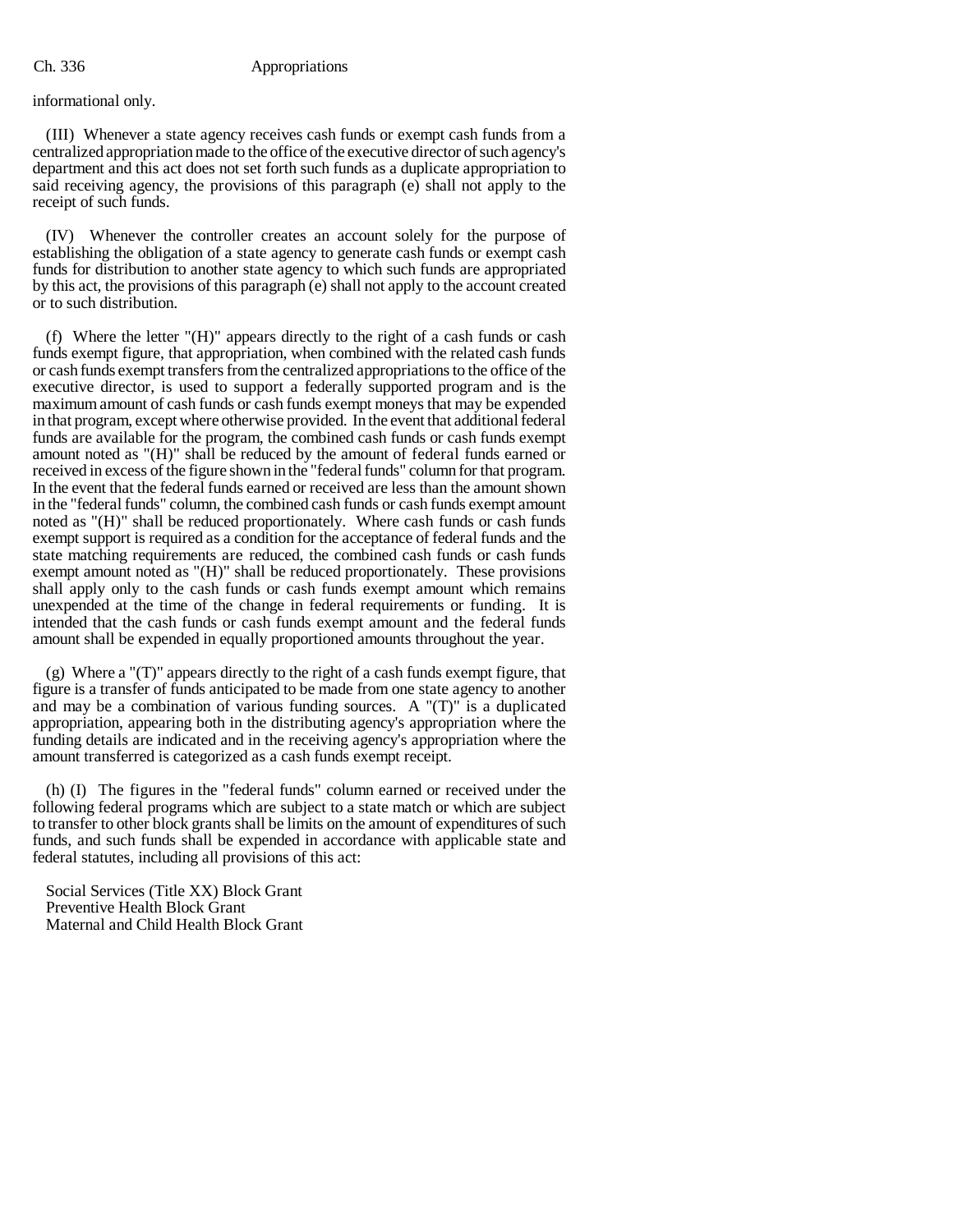(II) The figures in the "federal funds" column earned or received under the following federal programs shall be limits on the amount of expenditures of such funds, and such funds shall be expended in accordance with applicable state and federal statutes, including all provisions of this act:

Child Care and Development Block Grant Temporary Assistance to Needy Families Block Grant Welfare-to-Work Grant

(III) The figures in the "federal funds" column for all other programs are anticipated federal funds, and, although these funds are not appropriated in this act, they are noted for the purpose of indicating the assumption used relative to those funds in developing the basic appropriations amounts.

(i) The general assembly accepts no obligation directly or indirectly for support or continuation of non-state-funded programs or grants where no direct or indirect state contribution is required. Furthermore, the general assembly accepts no obligation for costs incurred by or claimed against nonappropriated federally funded programs.

(j) No moneys appropriated by this act shall knowingly be paid to any organization, business firm, person, agency, or club which places restrictions on employment or membership based on sex, race, age, marital status, creed, color, religion, national origin, ancestry, or physical handicap.

(k) Pursuant to section 24-30-202 (2), Colorado Revised Statutes, the controller shall examine all state contracts entered into during the fiscal year commencing July 1, 1998, to determine whether such contracts are authorized by an appropriation within this act, and, pursuant to section 24-30-202 (3), Colorado Revised Statutes, no agency shall incur obligations by contract in excess of the amounts appropriated by this act.